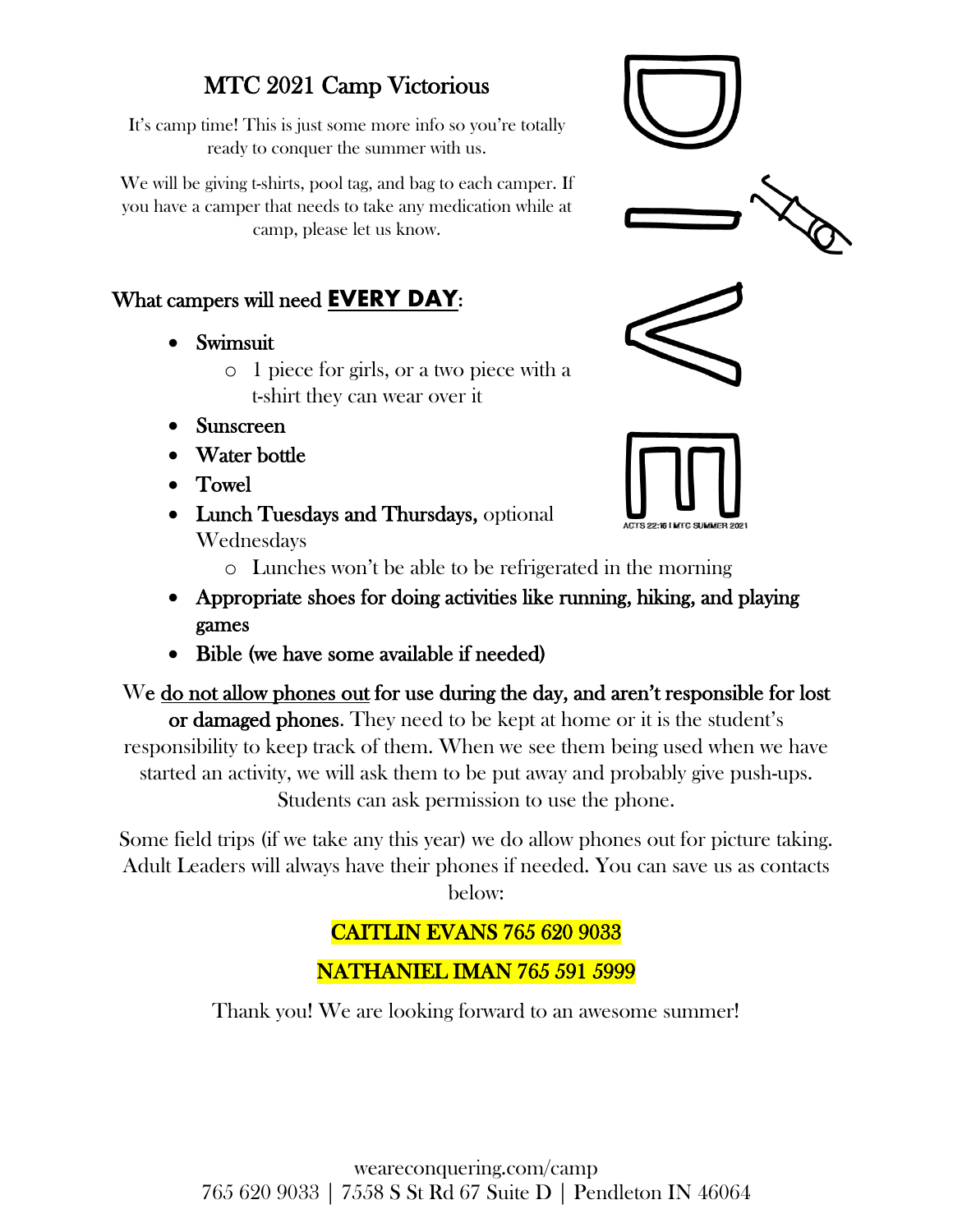# GENERAL SCHEDULE

This schedule is subject to change due to COVID-19, weather, field trip travel time, or guest speakers. Each Monday parents will receive an email on what activities are happening that week. If at any point the government shuts down camps, we will keep everyone updated.

This summer things look like they might be open! So we will do our best to take some big trips like we have prior to 2020. Each Monday we will try to nail down best we can where and what we will be doing.

If you ever feel uncomfortable in the summer with all this virus stuff, let us know, and if you decide to stop attending we will refund the last payment you made.

We ask that parents keep activities shared in the weekly emails a surprise in case anything changes our original plans, so we don't get as many grumbles from students when things change.  $\odot$  We will be adding guardians' phone numbers to a text group to keep everyone updated on anything quickly.

### **GENERAL MTC SUMMER SCHEDULE**

| <b>TUESDAY</b>      |                                          | <b>WEDNESDAY</b>     |                                    | <b>THURSDAY</b>           |                                              |
|---------------------|------------------------------------------|----------------------|------------------------------------|---------------------------|----------------------------------------------|
| $10:30$ am-<br>12pm | <b>Play/MTC Church</b>                   | 10:30am-             | <b>Devotions</b><br>/Cooking       | 10:30am-11:30am Devotions |                                              |
| 12pm-1pm            | <b>Organized</b><br><b>Game/Activity</b> | 1 <sub>pm</sub>      |                                    | 11:30am-1pm               | <b>Art Fun/Science/</b><br><b>Life Skill</b> |
| 1pm-1:30pm          | Lunch                                    | 1pm-1:30pm           | Lunch                              | 1pm-1:30pm                | <b>Lunch</b>                                 |
| 1:30pm-4:30pm       | <b>Trip(?) or Activity</b>               | 1:30pm-4:30pm        | <b>Water</b><br><b>Shenanigans</b> | 1:30pm-4:30pm Service Day |                                              |
| 4:30pm-5pm          | <b>Free time</b>                         | 4:30pm-5pm Free time |                                    | 4:30pm-5pm                | <b>Free time</b>                             |

### MTC Camp Victorious

June 8th- July 29th

# Tuesdays-Wednesdays-Thursdays

# $*10:30$ am $*$ -5pm

# Fall Creek Christian Church

[1102 W 700 S, Pendleton, IN 46064](https://www.bing.com/local?lid=YN296x5865670&id=YN296x5865670&q=Fall+Creek+Christian+Church&name=Fall+Creek+Christian+Church&cp=40.0045394897461%7e-85.6939392089844&ppois=40.0045394897461_-85.6939392089844_Fall+Creek+Christian+Church&FORM=SNAPST)

#### Drop off from 11am-11:15am/Pick-up from 4:30pm-5pm

After 5:15pm, picker-uppers will be subject to a late fee

weareconquering.com/camp 765 620 9033 | 7558 S St Rd 67 Suite D | Pendleton IN 46064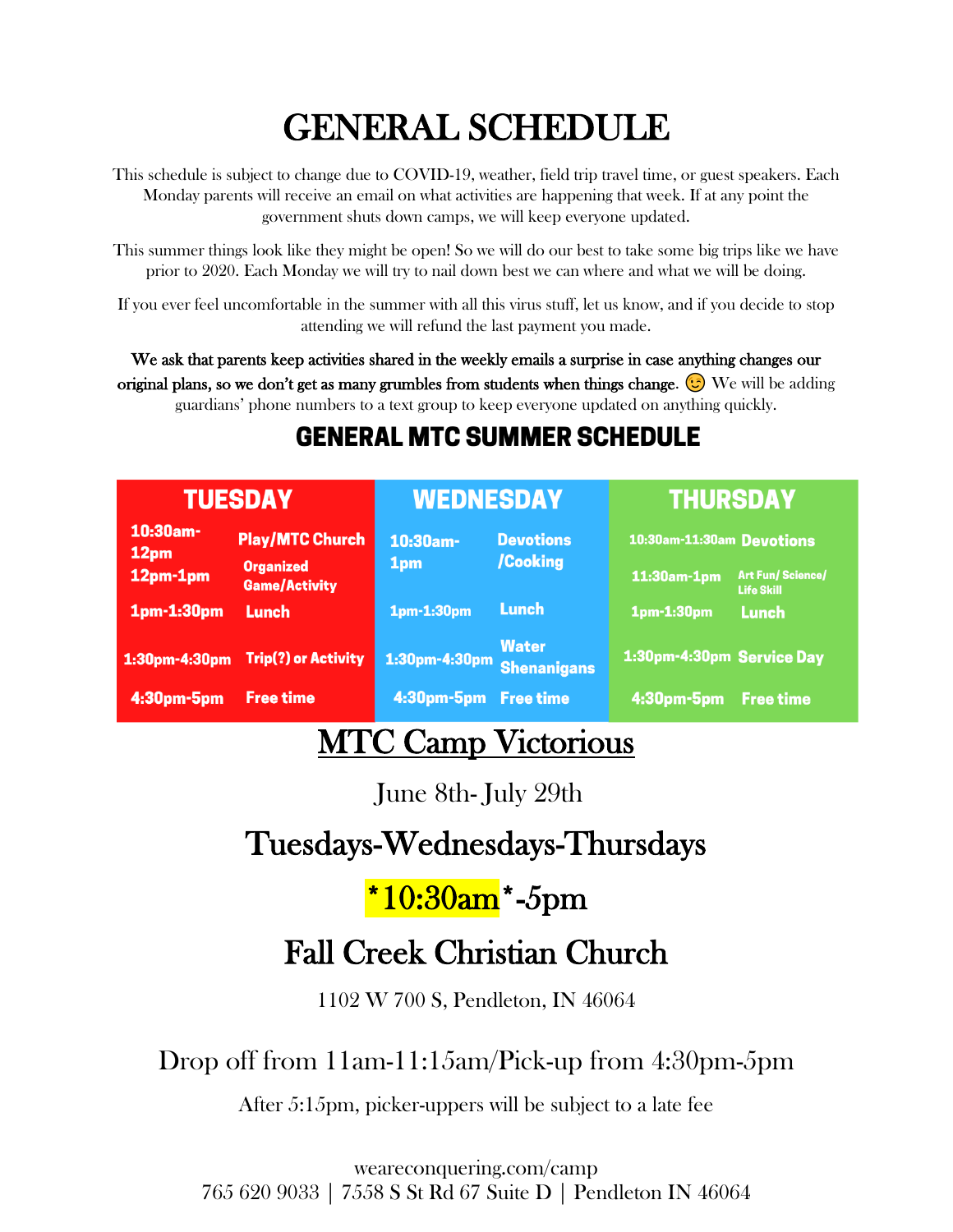

One-time registration fee for all students: \$50

Weekly rate: \$50

Cost for the entire summer (including registration) \$450

Cost for pick up: \$5 a week per stop

#### SUMMER PAYMENT PLANS

|                                                                                                                                                                                                                                                     | <b>Justin Time</b>                                                                                                                        |  |
|-----------------------------------------------------------------------------------------------------------------------------------------------------------------------------------------------------------------------------------------------------|-------------------------------------------------------------------------------------------------------------------------------------------|--|
| If you want to pay in full upfront, let<br>Caitlin@weareconquering.com know                                                                                                                                                                         | You can pay weekly during the summer.<br>\$50 for registration is due the first day your<br>child attends along with \$50 for the week.*  |  |
| If things become locked down again, we will<br>most likely continue camp, but will play it by<br>ear.<br>But ultimately, we know Jesus will be there<br>playing dodgeball and hanging out with us all<br>summer at camp. And in him and through him | \$50 for the week is due Tuesday at drop-off<br>each week.**<br>Call or email Caitlin to set up the plan or<br>about financial assistance |  |
| we pray that not only will no one attending get<br>sick, but that none of your families or anyone<br>we as a group come in contact with either.                                                                                                     | 765-620-9033<br>caitlin@weareconquering.com                                                                                               |  |

\*If we don't receive your \$50 registration fee by the first day your child starts camp, they cannot attend until it is paid.

\*\*If we don't receive your \$50 for the week by Tuesday, your student will not be allowed to attend camp until payment is caught up/fulfilled.

We will work with families with multiple conquerors if needed. And if things come up during the summer and money is tight, let us know. We can always adjust payments as needed.

# MAKE PAYMENTS ONLINE, MAIL, OR IN PERSON donorbox.org/camp-victorious-2021